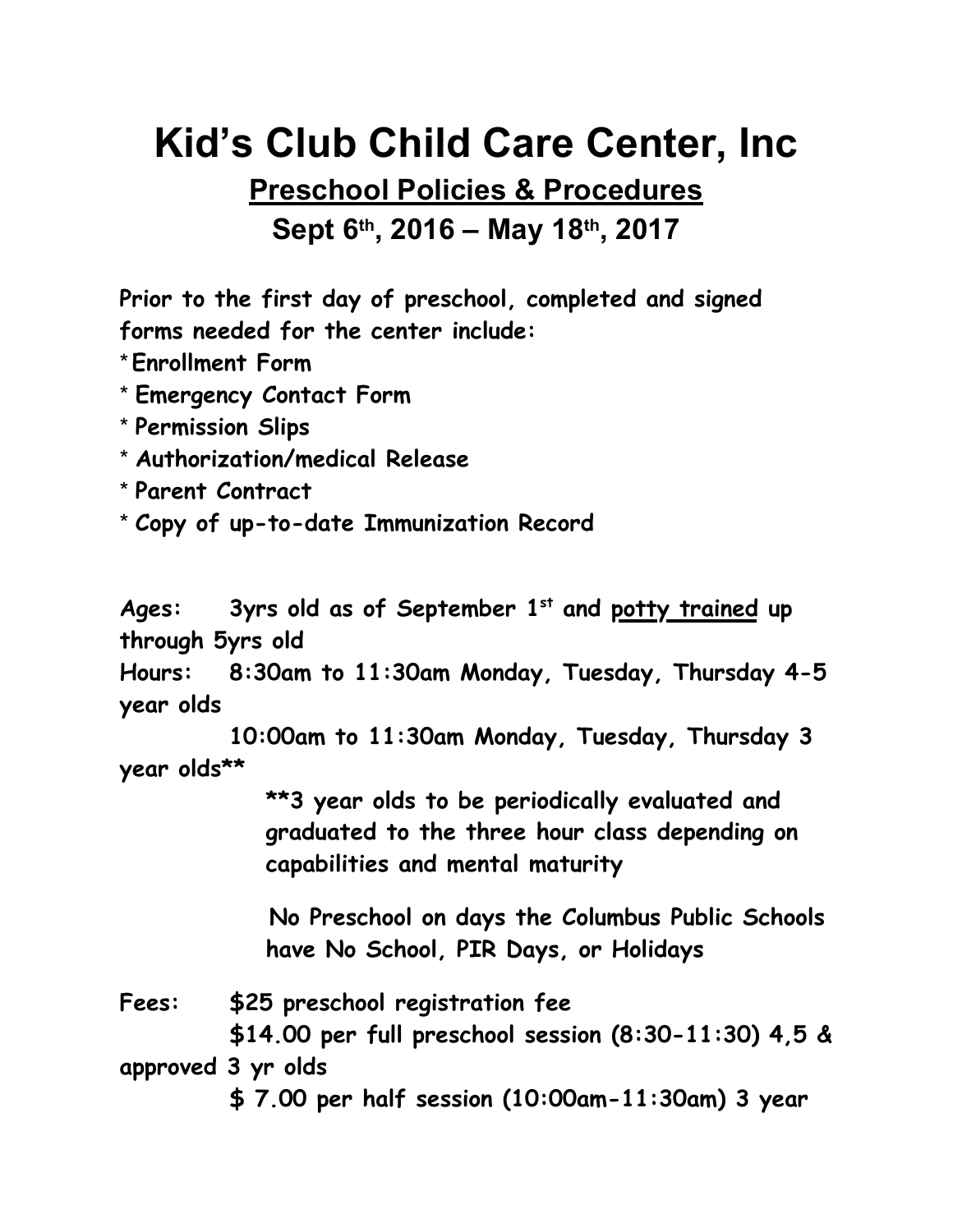**olds**

**\*regular daycare hourly rates plus the preschool session fee applies to children signed up before and/or after the preschool session (8:30-11:30)**

**\*\*children signed up for monthly daycare will be billed \$4/each 3 year old preschool session or \$7/each 4-5 year old preschool session plus monthly daycare fee.**

**Regularly scheduled childcare is available from 6:30am to 6pm Monday – Friday. Calendars are due by 10am on each Friday, for the following week's classes & care.**

**Our preschool program is led by Mrs. Melissa Olsen with assistance from Mrs. Carol Baker and Mrs. Gloria Brown.**

**The preschool program is designed to be a continuing curriculum. Meaning each week is built off of the lessons learned from the last week. With some review, each new week then continues on with the next letter, number, shapes or color. It is very important for your child to come to preschool every day, on a regular basis, to learn without missing out on some of their letters, numbers, shapes, colors, or other projects that we are working on.**

**Basic Daily Schedule:**

**8:30am-9:00am Morning Meeting/Circle Time-Discussion on the calendar,** 

 **weather, letter, shape and color of the day/week 9:00am-10:00am Rotating Stations-Science, Math, Alphabet & Writing, Free Play centers-blocks, transportation,**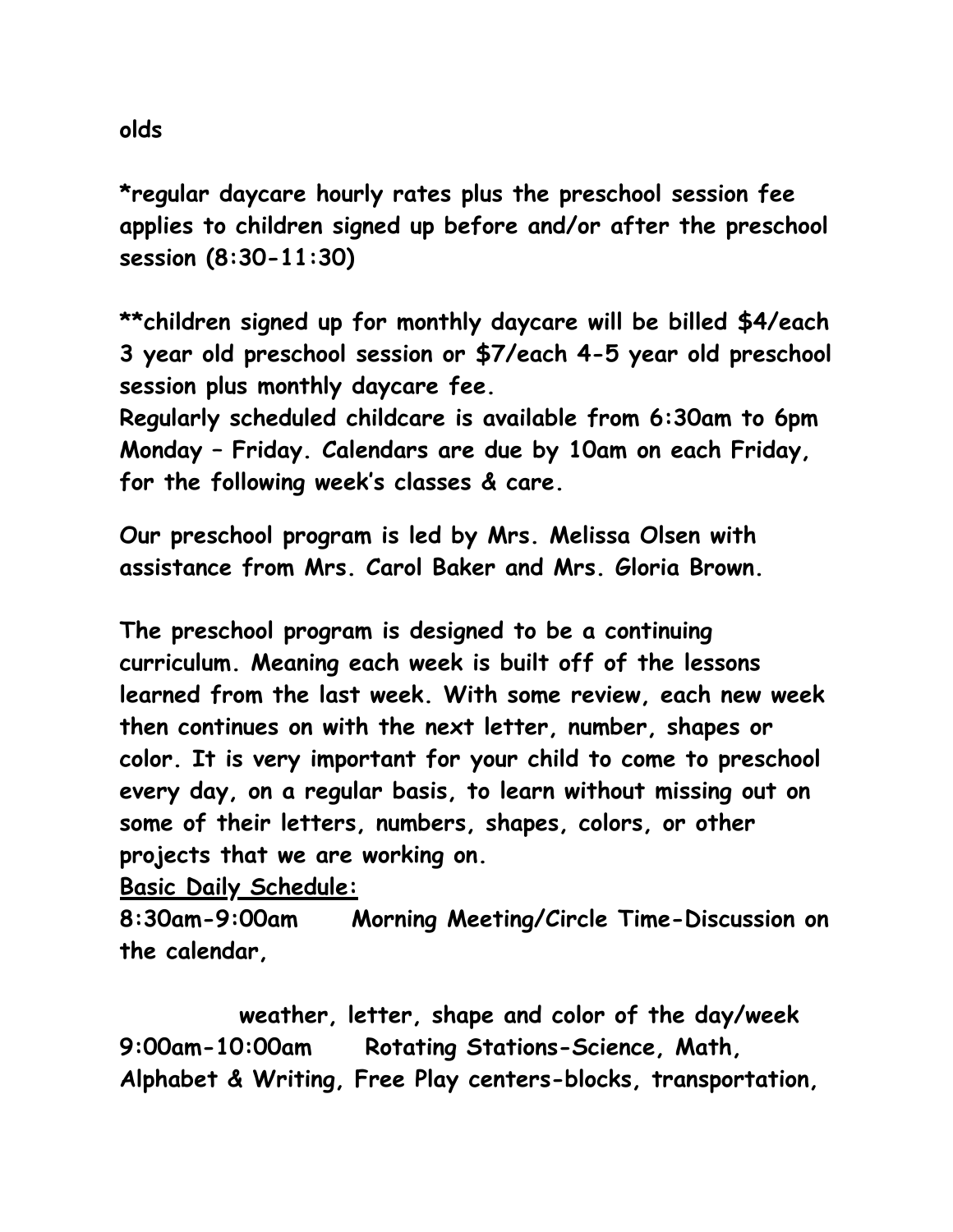|                         | dramatic play, reading, puzzles, water, sand, etc.   |
|-------------------------|------------------------------------------------------|
| $10:00$ am - $10:30$ am | <b>Snacks</b>                                        |
|                         | 10:30am-10:45am Circle Time-read books, learn songs, |
| finger plays            |                                                      |
| $10:45$ am- $11:15$ am  | Art projects/activities                              |
| $11:15$ am- $11:30$ am  | Large Motor Skills-toss & catch, hopping,            |
| skipping, balancing,    | obstacle courses or a recess break                   |

**\*\*Special activities throughout the month include Music with Gloria, Story time with Robert from the Stillwater County Library, field trips to visit, sing & deliver gifts to the "Grandmas and Grandpas" across the street at Meadowlark Assisted Living Center, Show & Tell Days as well as other seasonal and holiday activities.**

**Clothing: Play clothes are encouraged. We participate in several arts & crafts & activities that may include the use of markers, glue or paints, play-dough and other fun mediums that can be a bit messy. Clothing that the child can comfortably participate in when we role play, exercise, free play, crawl, tumble, hop, dance and other large motor skill activities, is helpful. At this stage, we are also teaching the child how to be more independent and capable of helping themselves. Therefore, having clothing, footwear and jacket/ coats that they can put on or take off by themselves is very helpful. Potty trained is a must for preschool, so clothing that they can easily handle themselves is important. A change of clothing, including shirt, pants, underwear and socks--clearly marked with your child's name--can be kept at the Center or in their backpack in case of "accident". Accidents, by the way, are taken in stride and children are not admonished or embarrassed if they have one. We do periodically give**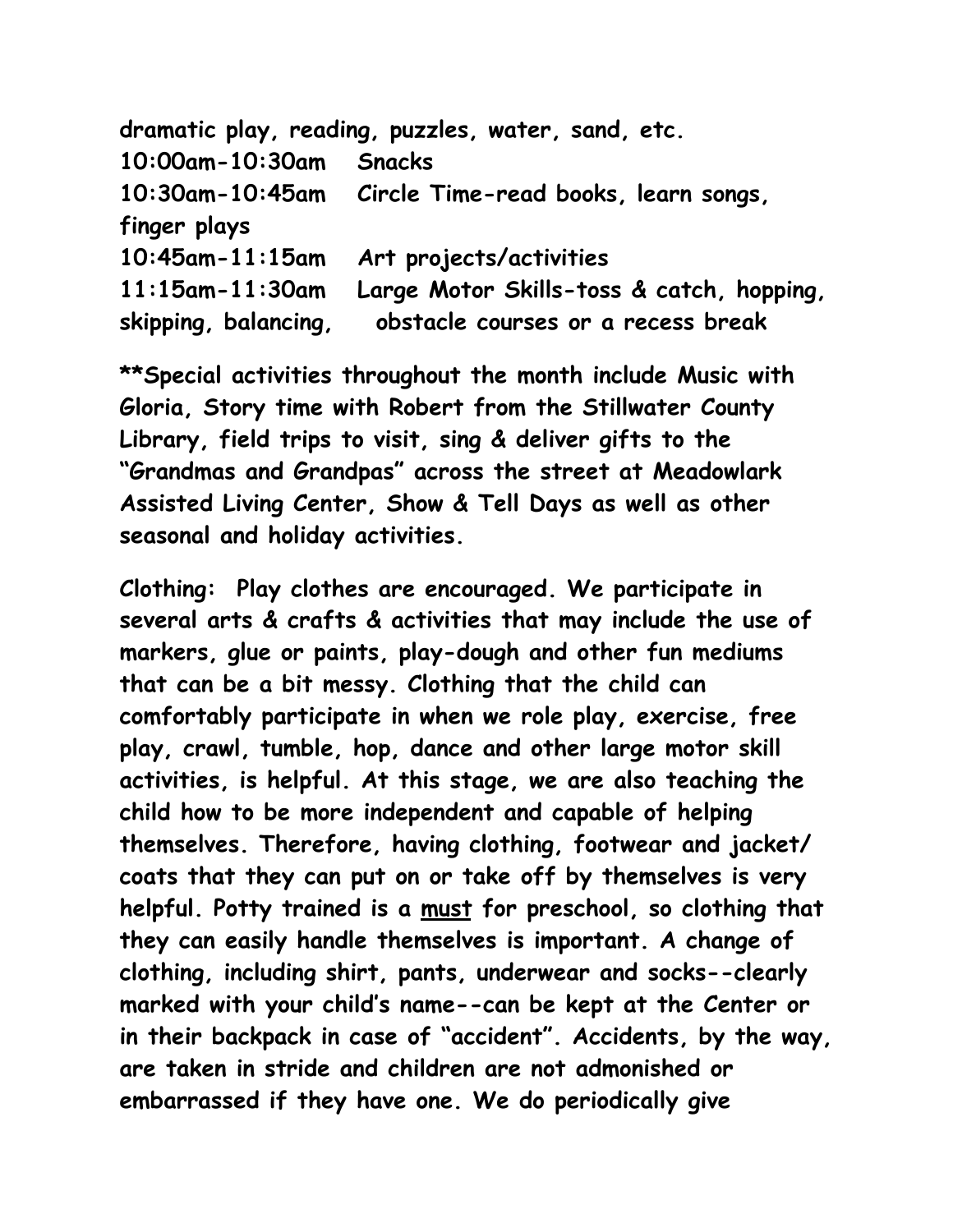**bathroom reminders or have the class use the restroom before we go outside or sit for library or go visit the grandmas and grandpas across the street.** 

**Outdoor Activities: Outdoor play will be incorporated in our large motor skill activities as well as some free play (weather permitting). Therefore, appropriate clothing must be provided. Hats, mittens, boots, snow pants, etc. are a must for ALL ages. Only in very inclement weather will outdoor time by suspended. Please mark all clothing with child's name, or initials.**

**Safety: Frequently children are walked to and from the city park for playtime on the playground or just for walks around the block. Safety rules include walking (as opposed to running), stopping at all crosswalks until the teacher says it's time to cross safely, looking both ways before crossing the street and using the crosswalks or corners at intersections instead of the middle of the street, staying in line with your class.**

**Healthy Habits: Hand washing before meals and after bathroom use will be taught. Universal disease precaution measures will also be encouraged.**

**Sign in and out: upon arrival each day, parents or designated person must sign Child's Name, their Name and Time to correct clipboard (either Upstairs (8wks-3 yrs) or Downstairs (3 yrs((potty trained)) and older). At pick-up, sign your Name and Time next to your earlier signature. This log is used for safety purposes, as well as serving as a record for billing.**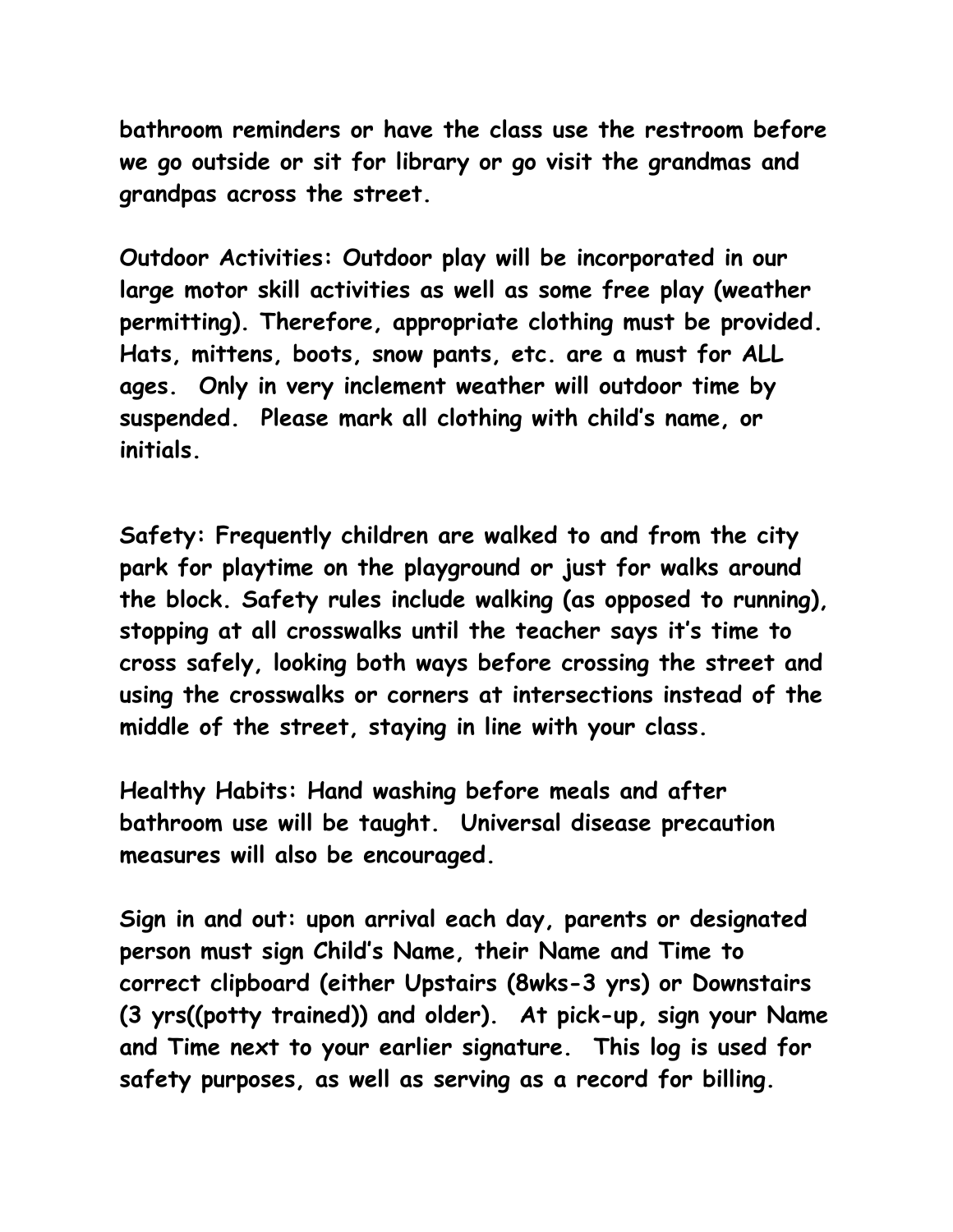**No one other than those listed on Information Forms will be allowed to pick up child from Center. To avoid any problems or inconveniences, a note must be sent, or phone call to center, if a change in pick-up is made. Even if the child or staff recognizes the person picking the child up, if they are not listed as a designated person, child will not be allowed to leave until parent is contacted to verify approval. When having someone new/different picking up your child, please have them ready to provide the staff with an ID for verification. Your cooperation with this safety procedure is very important.**

**Parent Visits: Parents are welcome to stop by the center at any time during the day. Open communication between parents and staff is encouraged. A parent bulletin board is both upstairs and downstairs in the center.** 

**Notes from caregivers and/or director to parents will be placed in your child's cubby or backpack or attached to the sign in/out clipboard with your name on them. Conferences with caregiver and/or director are welcome and will be readily scheduled upon your request.**

**Illness: A child who has a contagious/communicable illness will not be permitted to attend day care. A good rule of thumb: if a child can't participate in our daily activities (including outdoor time), then they shouldn't be at daycare that day. A child will be sent home: if he has a temperature of 100.5 degrees F. or greater, has had 2 episodes of diarrhea in one day, is vomiting, redness of the eyeball and matter building or seeping from the eyes, nits or live head lice or is otherwise deemed unwell by the director/staff. Parents will be notified**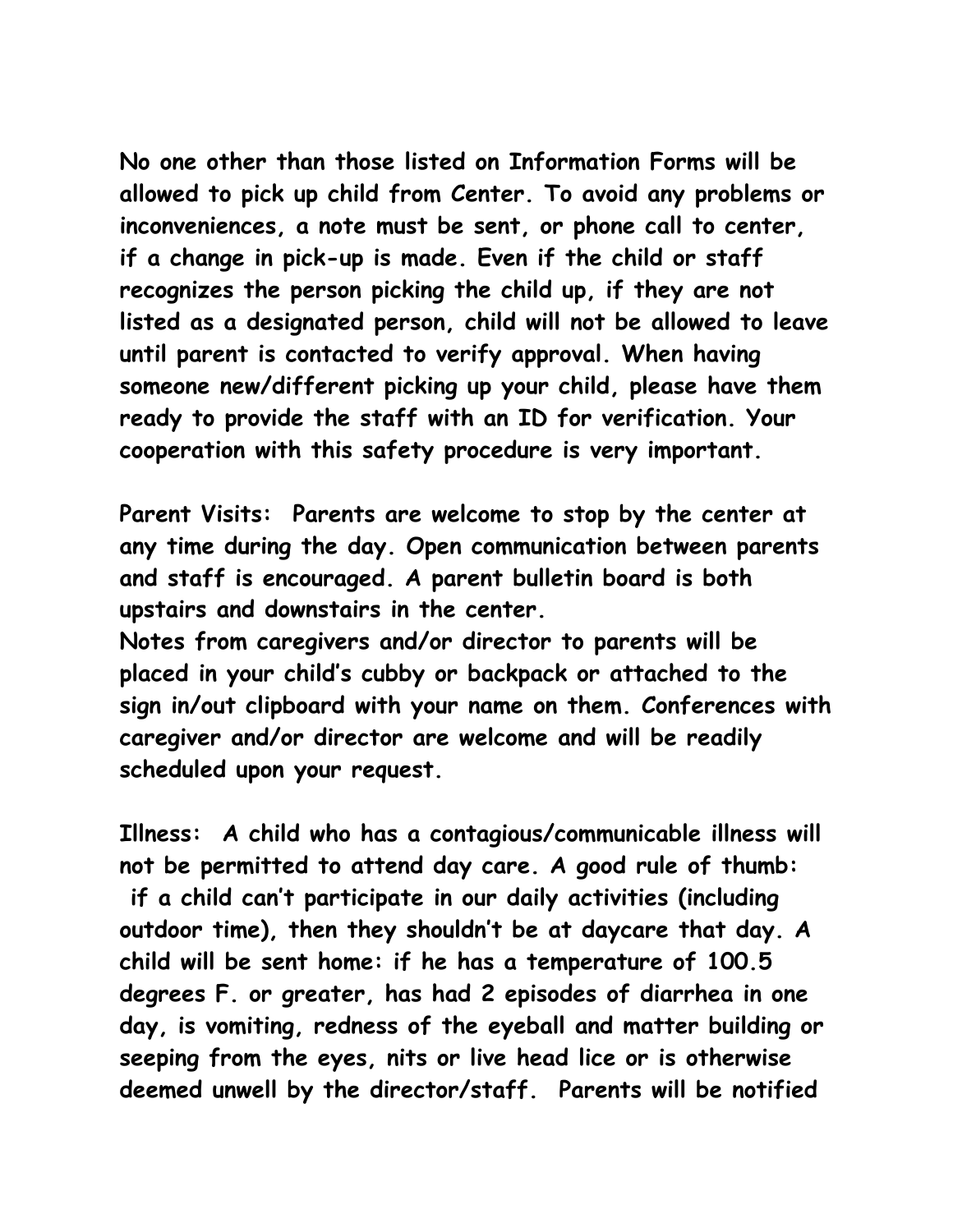**and arrangements need to be made for someone to pick up child immediately. State Regulations REQUIRE us to refuse daycare to any child who has not been free of fever, vomiting or diarrhea for 24 hours. Please call the center to notify us if your child has a contagious/communicable illness so that the information can be posted for others.**

**First Aid: Our teachers are trained and certified in First Aid and CPR. Should any minor accident occur requiring first aid, a written report will be completed for parents to sign. If immediate physician care is needed, or if the child becomes sick while at daycare, the parent will be called for notification/instructions. If the parent cannot be reached we will contact designated person responsible for child. If a child is suspected of having ingested any poisonous or toxic substance we will call the Emergency Montana Poison Control Center at 1-800-222-1222.**

**Discipline: Our teachers use positive redirection as a regular means of discouraging inappropriate behavior. Safety rules are repeated to the children, I.e. "Hitting is not allowed" or "Hurting others is not allowed" and the child is redirected to a more positive activity. Sometimes children will need to sit with a teacher or be held gently by teacher to calm them down. A Timeout is used as a last resort, but sometimes necessary to give the child a moment to calm down or regain control of him/her self or a little reflection time on a choice they have made. We try to reinforce problem solving skills by verbalizing for the younger children why they are upset, and/ or encouraging the older children to use words and not their hands to solve problems.**